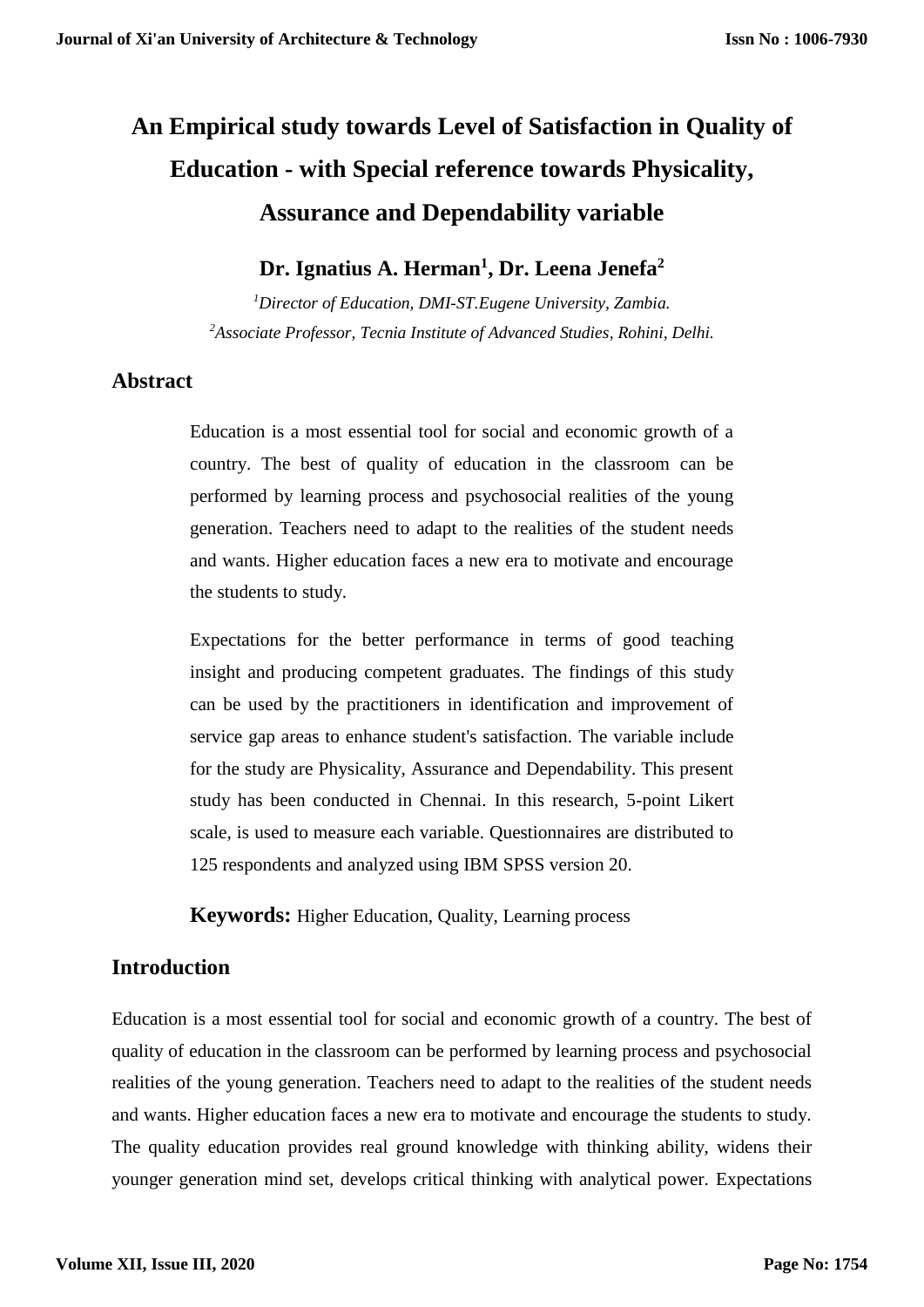for the better performance in terms of good teaching insight and producing competent graduates. The variable include for the study are Physicality: Design of classrooms, Lightning in classrooms, Lecture rooms equipment's are adequate and appropriate for teaching, Physical appearance of buildings , General cleanliness, Degree of comfort in classrooms and study room, Parking availability and accessibility, Easy transportation availability to the faculty and Internet/email access. Assurance: Faculties' staff are friendly and respectful, Lecturers are friendly and respectful, Academic qualifications of lecturers and Lecturers are innovative and agents of change. Dependability: Faculty staff shows interest in solving problems of students, Faculty lecturers show interest in solving problems of students and The faculty collects information regularly from students to improve its services. These measures have been generally used to analyze educational development.

# **Review of Literature**

"Due to economic change and work life culture gave complex reforms based on quality and in service towards educational institutions. The educational institutions in India, increasingly find themselves in an environment that is focused on understanding the role and importance of service quality. There is a need for adaptation to serve the in terms of greater responsiveness, responsibility, accountability and increased expectations, the educational systems are being pressurized to shift their focus from quantitative expansion, to an emphasis on quality". (Dotchin, J.A. & Oakland, J.S. (1994).

## **Research Methodology**

This study employed Descriptive research design. The researcher collected the data from primary and secondary sources. The primary data were collected from students, teaching faculty includes full time and teaching fellow. The primary data were collected through questionnaire method and Secondary data were collected through books, magazines and internet sources. This present study has been conducted in South Chennai Division in Tamilnadu. It includes Guindy, Mylapore, Velachery, Alandur and Sholinganallur. In this research, 5-point Likert scale, is used to measure each variable. Questionnaires are distributed to 125 respondents using convenient sampling method. After collecting the complete questionnaires, data are coded and then entered into SPSS tool for analysis.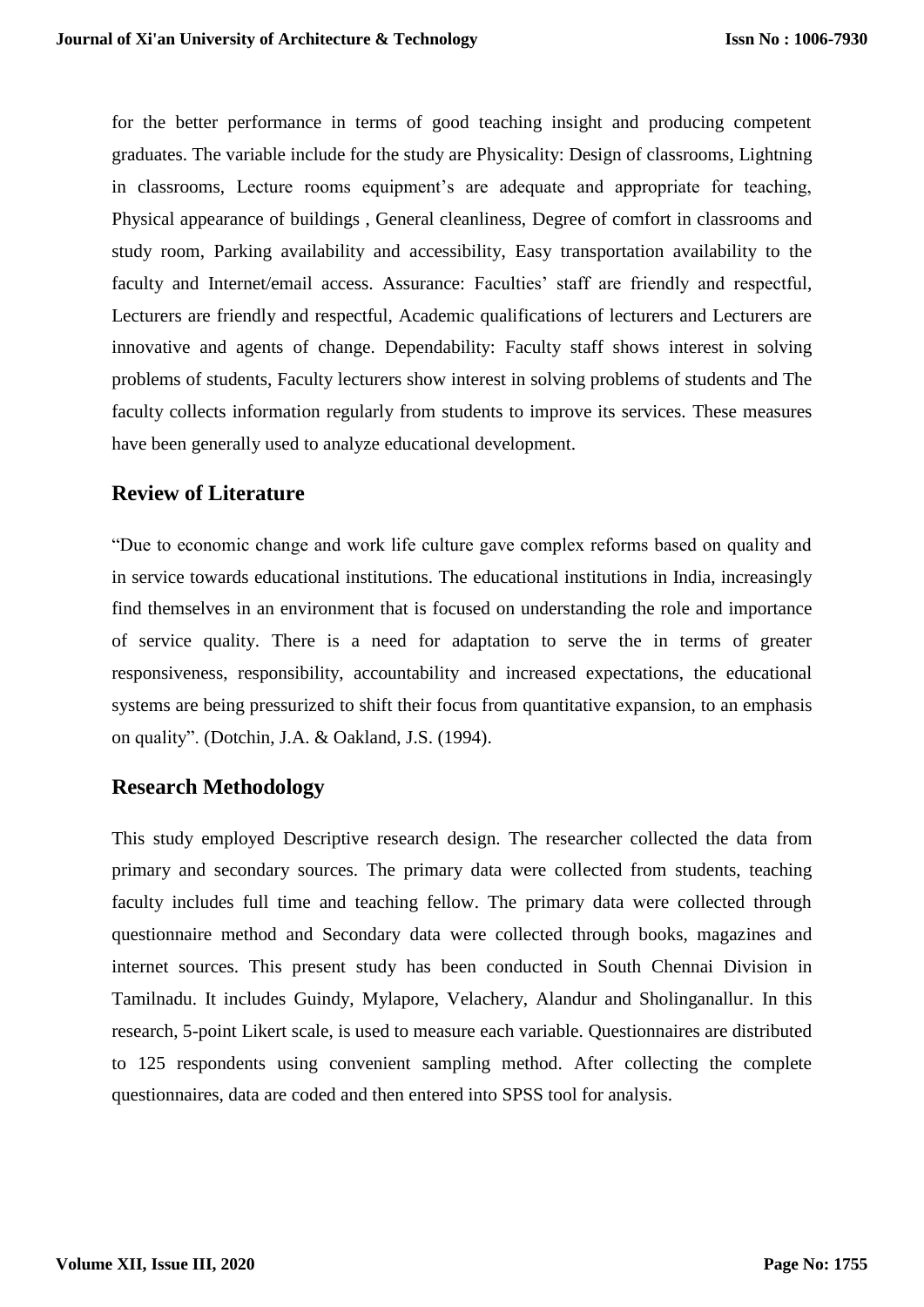# **Analysis**

|        |              | <b>No of Respondents</b> | Percentage |
|--------|--------------|--------------------------|------------|
| Gender | Male         | 75                       | 60.0       |
|        | Female       | 50                       | 40.0       |
|        | <b>Total</b> | 125                      | 100.0      |

**Table 1: Gender**

Source: Primary Data

**Inference:** Majority of the respondents belongs to Male.



**Figure 1: Gender**

**Table 2: Age**

|     |                | <b>No of Respondents</b> | Percentage |
|-----|----------------|--------------------------|------------|
| Age | Below 20 years | 43                       | 34.4       |
|     | 21 to 40 years | 40                       | 32.0       |
|     | 41 and above   | 42                       | 33.6       |
|     | <b>Total</b>   | 125                      | 100.0      |

Source: Primary Data

**Inference:** Majority of 34 percent of the respondents belongs to below 20 years old.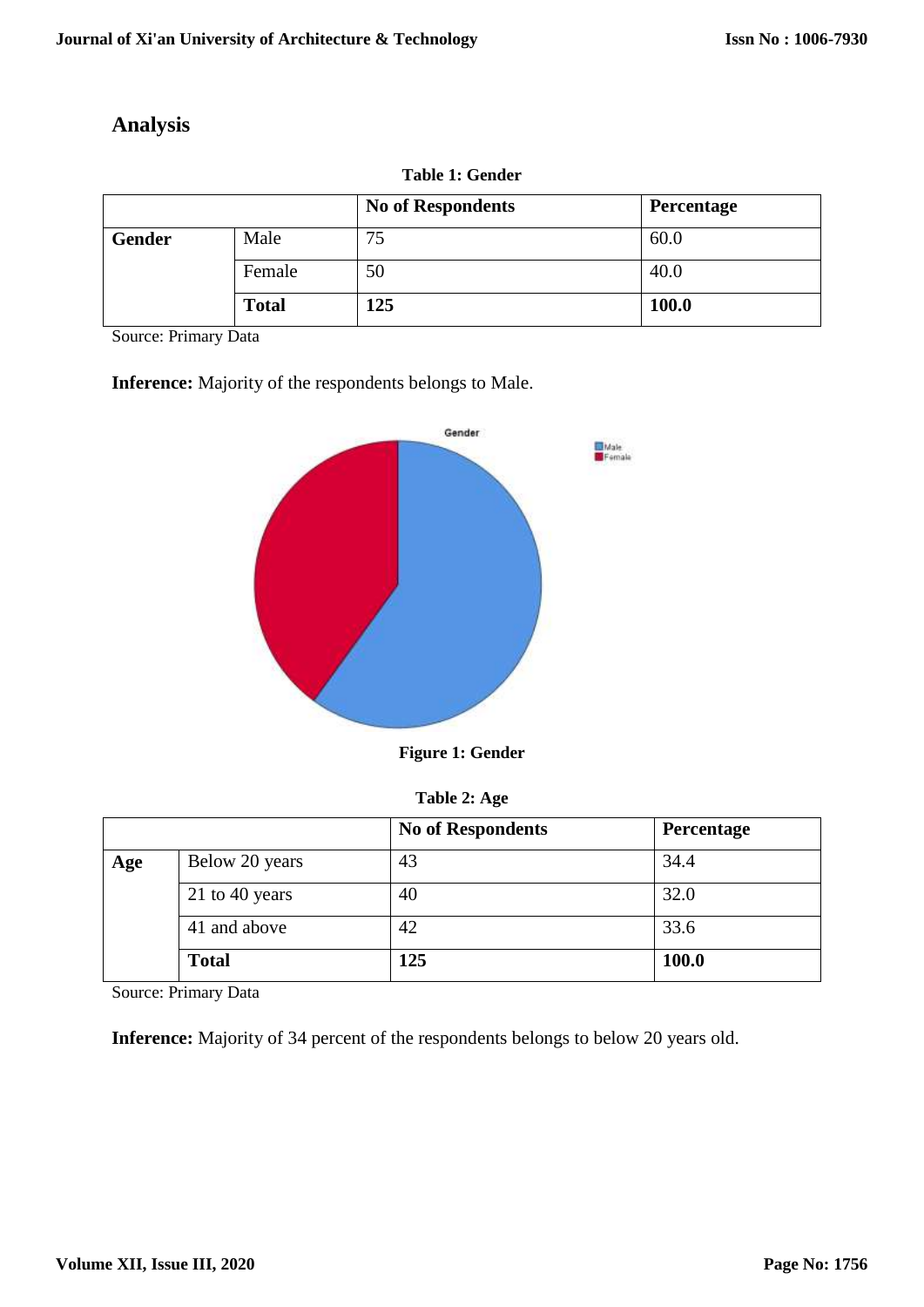|              |               | Design of classroom |                  |                   |                     |                     |              |  |  |
|--------------|---------------|---------------------|------------------|-------------------|---------------------|---------------------|--------------|--|--|
|              |               | <b>Highly</b>       | <b>Satisfied</b> | <b>Moderately</b> | <b>Dissatisfied</b> | <b>Highly</b>       | <b>Total</b> |  |  |
|              |               | <b>Satisfied</b>    |                  | <b>Satisfied</b>  |                     | <b>Dissatisfied</b> |              |  |  |
| Gender       | <b>Male</b>   | 31                  | 36               |                   |                     |                     | 75           |  |  |
|              | <b>Female</b> | 13                  | 25               | 12                |                     | $\theta$            | 50           |  |  |
| <b>Total</b> |               | 44                  | 61               | 17                | 2                   |                     | 125          |  |  |

**Table 3: Cross Tabulation between Gender and Design of classroom**

Source: Primary Data

**Inference:** Majority of the respondents is satisfied towards design of Class room and they belongs to Male respondents.

#### **Hypothesis**

#### **Ho: There is no association between Gender and Physicality of classroom**

#### **H1: There is an association between Gender and Physicality of classroom**

| <b>Physicality</b> |        |                  |                  |                   |                     |                     |              |
|--------------------|--------|------------------|------------------|-------------------|---------------------|---------------------|--------------|
|                    |        | <b>Highly</b>    | <b>Satisfied</b> | <b>Moderately</b> | <b>Dissatisfied</b> | <b>Highly</b>       | <b>Total</b> |
|                    |        | <b>Satisfied</b> |                  | <b>Satisfied</b>  |                     | <b>Dissatisfied</b> |              |
| Lightning          | Male   | 22               | 44               | $\mathbf{1}$      | $\overline{7}$      | $\mathbf{1}$        | 75           |
| in                 | Female | 8                | 28               | 9                 | $\mathbf{1}$        | $\overline{4}$      | 50           |
| classroom          |        |                  |                  |                   |                     |                     |              |
| Lecture            | Male   | 13               | 47               | 10                | $\overline{3}$      | $\overline{2}$      | 75           |
| room               | Female | 13               | 27               | 6                 | $\overline{2}$      | $\overline{2}$      | 50           |
| equipment          |        |                  |                  |                   |                     |                     |              |
| are                |        |                  |                  |                   |                     |                     |              |
| adequate           |        |                  |                  |                   |                     |                     |              |
| and                |        |                  |                  |                   |                     |                     |              |
| appropriate        |        |                  |                  |                   |                     |                     |              |
| for                |        |                  |                  |                   |                     |                     |              |
| teaching           |        |                  |                  |                   |                     |                     |              |
| Physical           | Male   | 17               | 50               | 5                 | $\boldsymbol{0}$    | 3                   | 75           |
| appearance         | Female | 9                | 30               | 6                 | $\overline{4}$      | $\mathbf{1}$        | 50           |

**Table 4: Level of Satisfaction towards Physicality in Class Room**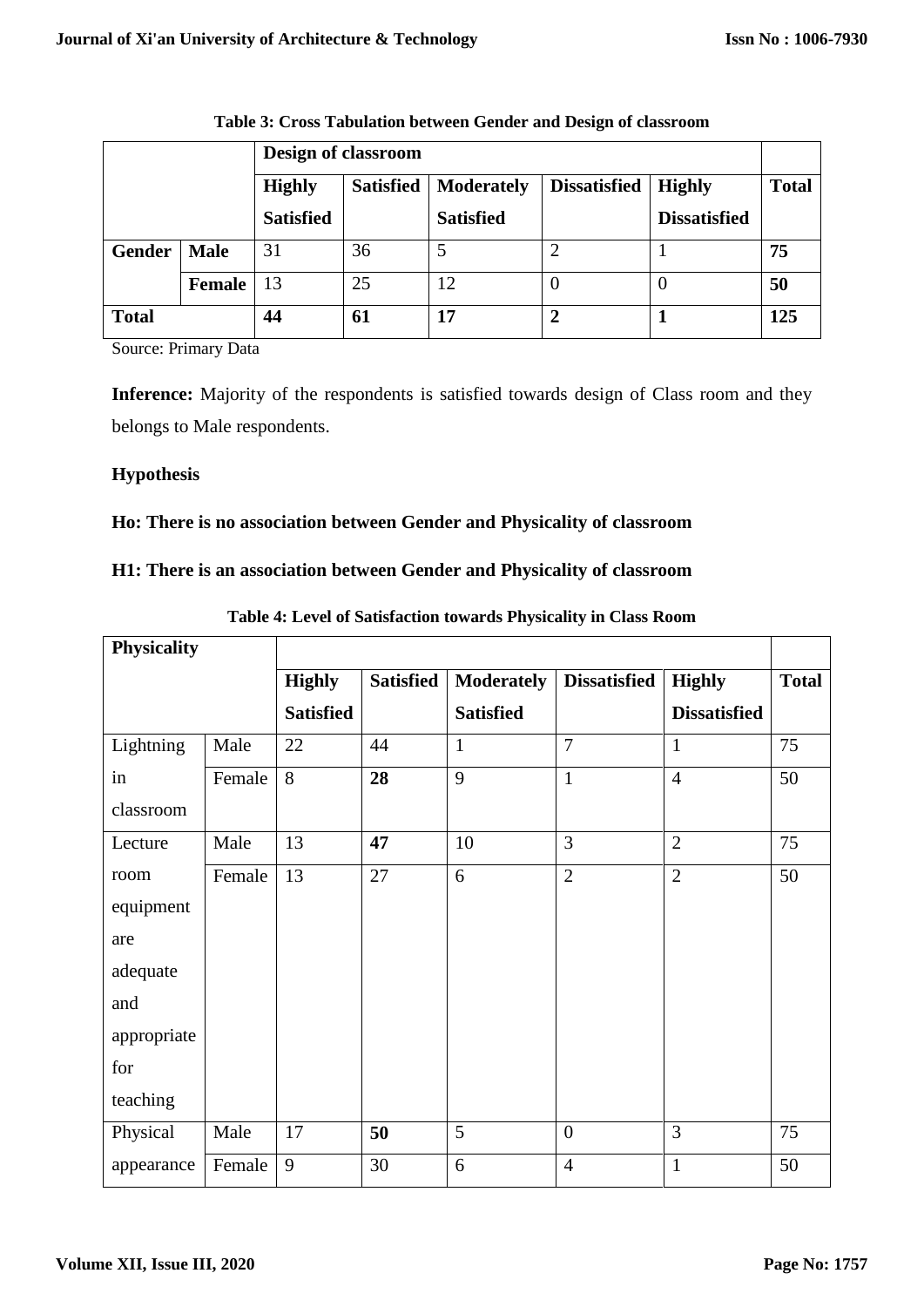| building     |        |                |    |                |                |                |    |
|--------------|--------|----------------|----|----------------|----------------|----------------|----|
| General      | Male   | 12             | 37 | 16             | $\overline{4}$ | 6              | 75 |
| cleanliness  | Female | $\overline{4}$ | 38 | $\overline{7}$ | $\overline{0}$ | $\mathbf{1}$   | 50 |
| Degree of    | Male   | 48             | 17 | 6              | $\mathbf{1}$   | 3              | 75 |
| comfort in   | Female | 14             | 33 | $\overline{2}$ | $\overline{0}$ | $\mathbf{1}$   | 50 |
| class room   |        |                |    |                |                |                |    |
| study<br>and |        |                |    |                |                |                |    |
| room         |        |                |    |                |                |                |    |
| Parking      | Male   | 11             | 30 | 15             | 19             | $\overline{0}$ | 75 |
| availability | Female | 5              | 29 | 14             | $\overline{0}$ | $\overline{2}$ | 50 |
| Internet     | Male   | 15             | 40 | 13             | 5              | $\overline{2}$ | 75 |
| access       | Female | 14             | 27 | $\overline{4}$ | 3              | $\overline{2}$ | 50 |

Source: Primary Data

**Inference:** Majority of the respondents are satisfied towards Lightning in classroom, Lecture room equipment are adequate and appropriate for teaching, Physical appearance building, General cleanliness, Parking availability and Internet access. Majority of the respondents are highly satisfied towards Degree of comfort in class room and study room.

|  |  |  |  |  | Table 5: Chi-square Test Association between Gender and Physicality of classroom |  |
|--|--|--|--|--|----------------------------------------------------------------------------------|--|
|--|--|--|--|--|----------------------------------------------------------------------------------|--|

| <b>Variable: Physicality</b>      | Chi-                  | df             | Asymptotic          | <b>Result</b>   |
|-----------------------------------|-----------------------|----------------|---------------------|-----------------|
|                                   | <b>Square</b>         |                | <b>Significance</b> |                 |
|                                   | <b>Tests</b>          |                | $(2-sided)$         |                 |
| Lightning in classrooms           | $18.530^a$            | $\overline{4}$ | .001                | Significant     |
| Lecture rooms equipment's are     | $1.672^{\rm a}$       | $\overline{4}$ | .796                | Non-Significant |
| adequate and appropriate for      |                       |                |                     |                 |
| teaching.                         |                       |                |                     |                 |
| Physical appearance of buildings. | $7.867$ <sup>a</sup>  | $\overline{4}$ | .097                | Non-Significant |
| General cleanliness               | $10.528^{\rm a}$      | $\overline{4}$ | .032                | Significant     |
| Degree of comfort in classrooms   | $23.714^a$            | $\overline{4}$ | .000                | Significant     |
| and study rooms.                  |                       |                |                     |                 |
| Parking availability and          | $19.064^{\mathrm{a}}$ | $\overline{4}$ | .001                | Significant     |
| accessibility.                    |                       |                |                     |                 |
| Internet/access                   | $2.939^{a}$           | $\overline{4}$ | .568                | Non-Significant |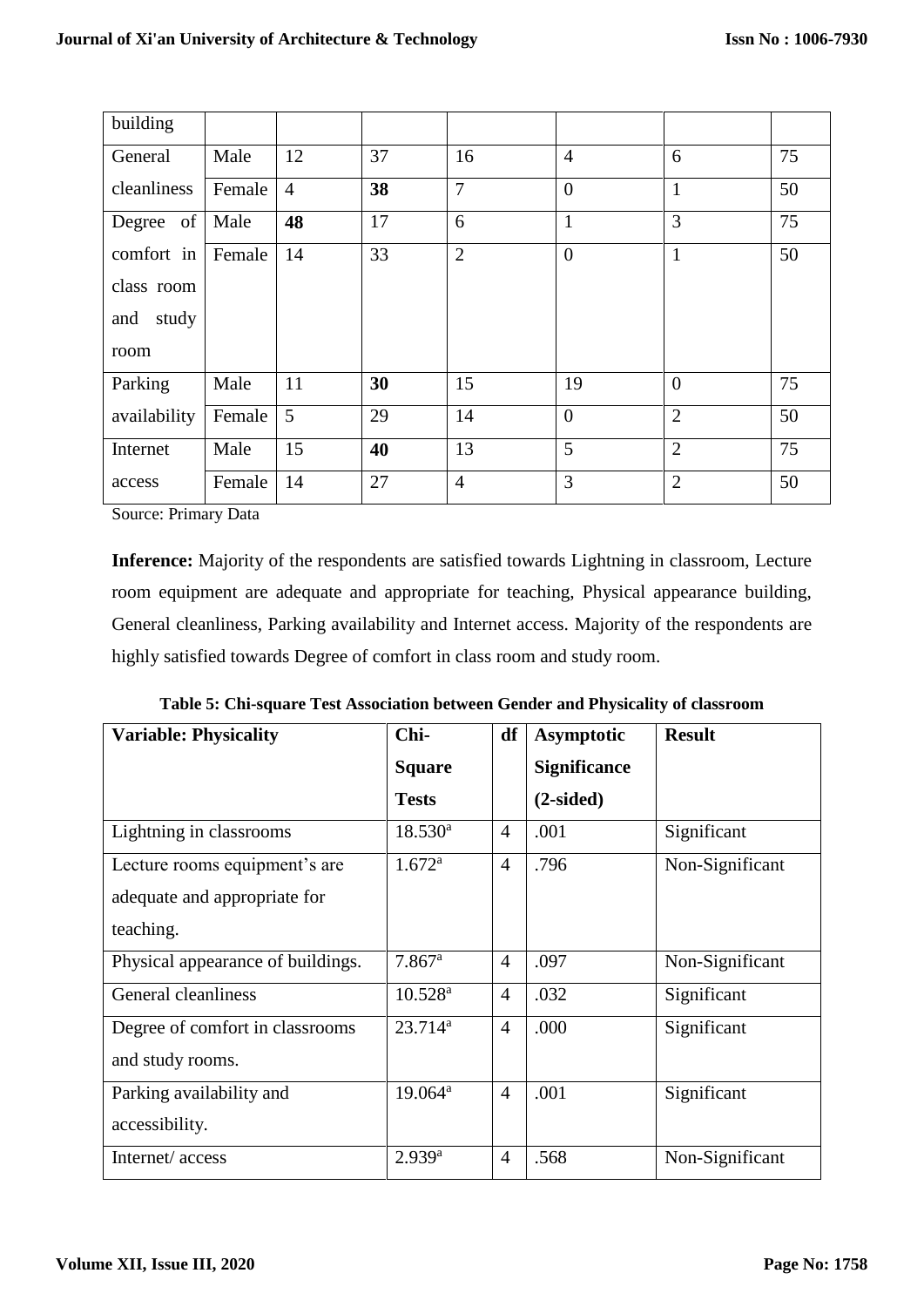Source: Computed Data

**Inference:** It is seen that the Chi-Square value and the Asymp sig value which is less than the critical value  $(P=0.05)$ . Hence null hypothesis is rejected at a 0.05 significance level. Hence, there is an association between Gender and Lightning in classroom, General cleanliness, Degree of comfort in class room and study room, Parking availability and Internet access.

| <b>Variable: Assurance</b> |        | <b>Highly</b>    | <b>Satisfied</b> | <b>Moderately</b> | <b>Dissatisfied</b> | <b>Highly</b>       |
|----------------------------|--------|------------------|------------------|-------------------|---------------------|---------------------|
|                            |        | <b>Satisfied</b> |                  | <b>Satisfied</b>  |                     | <b>Dissatisfied</b> |
| Faculties'/staff           | Male   | 38               | 39               | $\Omega$          | 21                  |                     |
| are friendly and           | Female | 33               | 34               | $\overline{0}$    | 8                   | $\overline{0}$      |
| respectful                 |        |                  |                  |                   |                     |                     |
| Qualifications of          | Male   | 23               | 24               | $\theta$          | $\overline{2}$      |                     |
| <b>Staff</b>               | Female | 23               | 23               | $\Omega$          | 7                   | $\overline{0}$      |
| Lecturers are              | Male   | 25               | 43               | $\overline{4}$    | $\Omega$            | 3                   |
| innovative                 | Female | $\overline{7}$   | 23               | 9                 | 8                   | 3                   |

**Table 6: Level of Satisfaction towards Assurance**

Source: Primary Data

**Inference:** Majority of the respondents are satisfied towards Faculties'/ staff are friendly and respectful, Qualifications of Staff and Lecturers are innovative.

| <b>Variable: Assurance</b>     | <b>Chi-Square</b>   | df | <b>Asymptotic</b>      | <b>Result</b> |
|--------------------------------|---------------------|----|------------------------|---------------|
|                                | <b>Tests</b>        |    | Significance (2-sided) |               |
| Faculties'/staff are friendly  | $3.583^{a}$         | 3  | .310                   | Non-          |
| and respectful.                |                     |    |                        | Significant   |
| <b>Qualifications of Staff</b> | $11.423^a$          | 3  | .010                   | Significant   |
| Lecturers are innovative       | 21.988 <sup>a</sup> | 4  | .000                   | Significant   |

**Table 7: Association between Gender and Level of Satisfaction towards Assurance**

Source: Computed Data

**Inference:** It is seen that the Chi-Square value and the Asymp sig value which is less than the critical value  $(P=0.05)$ . Hence null hypothesis is rejected at a 0.05 significance level. Hence, there is an association between Gender and Qualifications of Staff and Lecturers are innovative.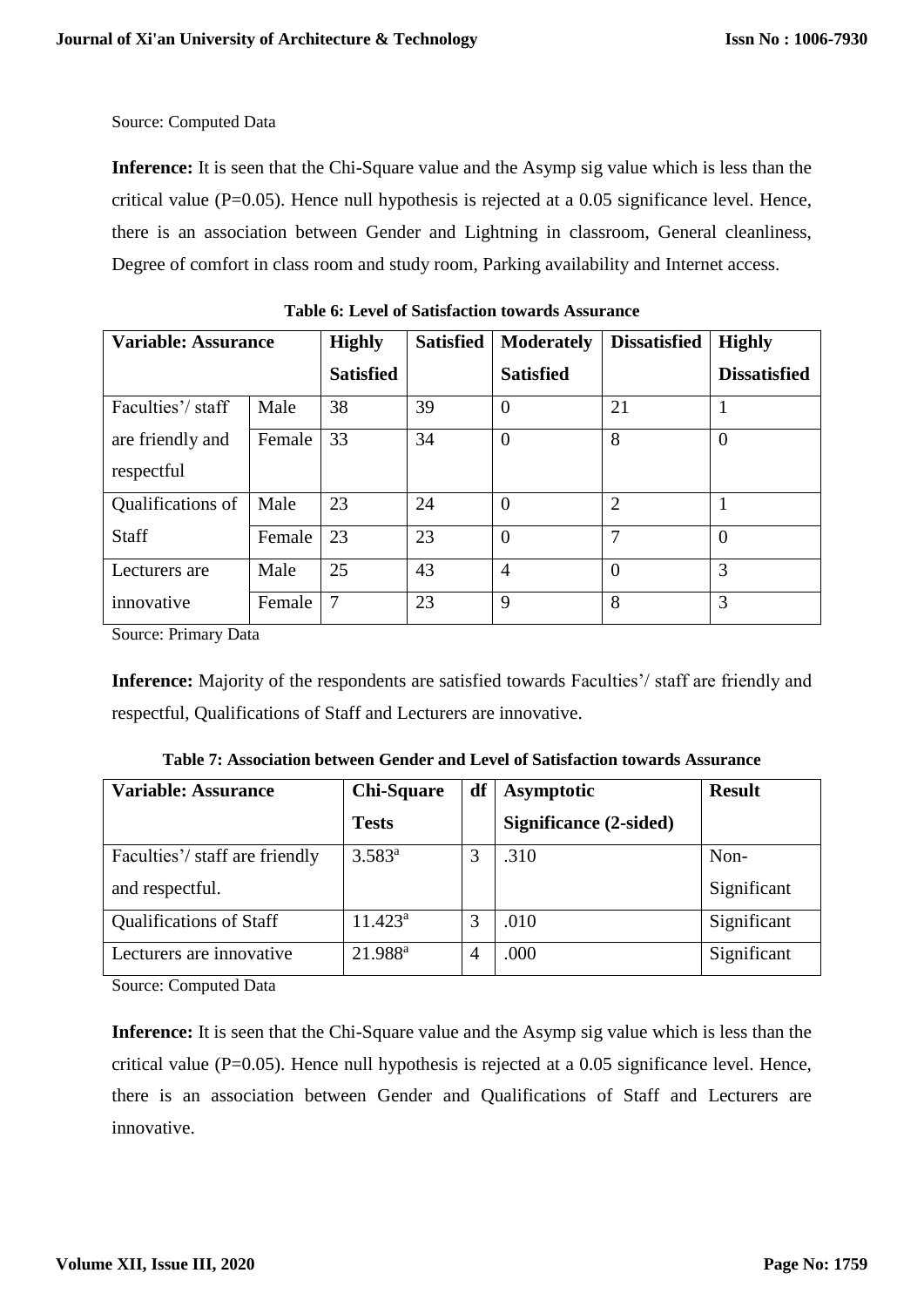| <b>Dependability</b> |             | <b>Highly</b>    | <b>Satisfied</b> | <b>Moderately</b> | <b>Dissatisfied</b> | <b>Highly</b>       |
|----------------------|-------------|------------------|------------------|-------------------|---------------------|---------------------|
|                      |             | <b>Satisfied</b> |                  | <b>Satisfied</b>  |                     | <b>Dissatisfied</b> |
| <b>Faculty staff</b> | <b>Male</b> | 52               | 21               | $\theta$          | $\overline{2}$      | $\theta$            |
| shows interest       | Female      | 30               | 18               | $\overline{0}$    | $\mathbf{1}$        | $\mathbf{1}$        |
| in solving           |             |                  |                  |                   |                     |                     |
| problems of          |             |                  |                  |                   |                     |                     |
| students             |             |                  |                  |                   |                     |                     |
| <b>Feedback</b>      | <b>Male</b> | 27               | 41               | 3                 | 3                   | $\mathbf{1}$        |
|                      | Female      | 12               | 28               | 9                 | $\overline{0}$      | $\mathbf{1}$        |
| <b>Total</b>         |             | 39               | 69               | 12                | 3                   | $\overline{2}$      |

**Table 8: Level of Satisfaction towards Dependability**

Source: Primary Data

Inference: Majority of the respondents are Highly satisfied towards Faculty staff shows interest in solving problems of students and Satisfied towards Feedback analysis.

| <b>Dependability</b>            | <b>Chi-Square</b> | df | <b>Asymptotic</b>   | <b>Result</b> |
|---------------------------------|-------------------|----|---------------------|---------------|
|                                 | <b>Tests</b>      |    | <b>Significance</b> |               |
|                                 |                   |    | $(2-sided)$         |               |
| Faculty staff shows interest in | $2.569^{\rm a}$   |    | .463                | Non-          |
| solving problems of students    |                   |    |                     | Significant   |
| Collecting feedback             | $9.603^a$         |    | .048                | Significant   |

**Table 9: Association between Gender and Level of Satisfaction towards Dependability**

Source: Computed Data

**Inference:** It is seen that the Chi-Square value and the Asymp sig value which is less than the critical value  $(P=0.05)$ . Hence null hypothesis is rejected at a 0.05 significance level. Hence, there is an association between Gender and Collecting feedback.

## **Conclusion**

The perception of faculty, students and alumni can be contrasted and a new scale can be developed for measuring quality education service. Due to increasing competition in education sector from domestic and from global may create the survival problems to the existing institution. In this paper researcher identified there is an association between Gender and "Qualifications of teaching faculties", "Teaching faculties are innovative" and while